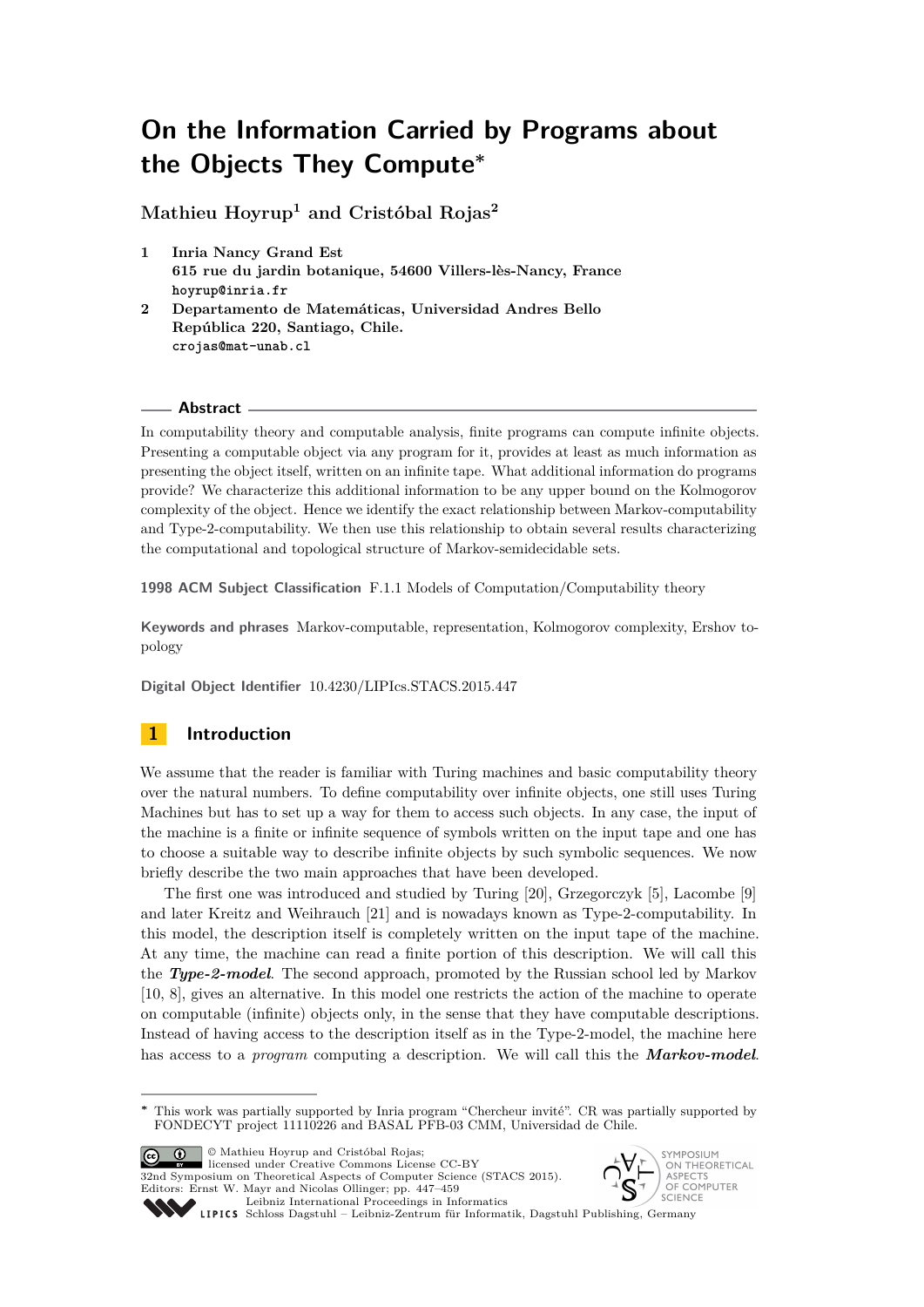| Objects                      | Decidability                                                 | Semidecidability                                       |
|------------------------------|--------------------------------------------------------------|--------------------------------------------------------|
| Partial computable functions | $\text{Markov} \equiv \text{Type-2}$<br>Rice                 | $\text{Markov} \equiv \text{Type-2}$<br>$Rice-Shapiro$ |
| Total computable functions   | $\text{Markov} \equiv \text{Type-2}$<br>Kreisel et al/Ceitin | $Markov > Type-2$<br>Friedberg                         |

<span id="page-1-0"></span>**Table 1** Some celebrated results comparing Markov-computability to Type-2-computability.

These two approaches provide a priori different computability notions, and their comparison has been an important subject of study [\[13,](#page-12-7) [11,](#page-12-8) [18,](#page-12-9) [7,](#page-12-10) [1,](#page-12-11) [4,](#page-12-12) [12,](#page-12-13) [6,](#page-12-14) [19\]](#page-12-15).

It is clear that the Markov-model is at least as powerful as the Type-2-model, so the question is: does it allow to compute strictly more than the Type-2-model? The answer depends on the objects that we consider, and the algorithmic tasks we want to perform on them. The computational power of these models can therefore be classified according to these parameters. Table [1](#page-1-0) summarizes the most celebrated results in this direction. The computable objects considered are the partial computable functions and the total computable functions. The algorithmic tasks considered are decidability and semidecidability of properties about these objects.

Kreisel-Lacombe-Shœnfield/Ceitin's Theorem [\[7,](#page-12-10) [1\]](#page-12-11) for instance, states that over total computable functions, Markov-decidability is equivalent to Type-2-decidability<sup>[1](#page-1-1)</sup>. This means that the machine trying to decide a property, when provided with a program *p* for a function *f*, cannot do better than just running *p* to evaluate *f*. The machine gains no additional information about *f* from *p*. We note that Ceitin's version of this result shows that over the real line, Markov-computable functions and Type-2-computable functions coincide.

On the other hand, Friedberg [\[4\]](#page-12-12) exhibited properties about total computable functions that are Markov-semidecidable but not Type-2-semidecidable. So that for semidecidability, a program *p* for a function *f does* give some additional information that can be exploited by the machine. The main question we raise in this paper is the following:

## *Can we characterize the additional useful information contained in a program computing an object, as compared to having the object itself ?*

To get some intuition, consider the following fundamental difference between the two models. In the Type-2-model, at any given time only a finite portion of the description of *x* is provided, which corresponds to a finite approximation of *x*. Clearly, this approximation is also good for infinitely many other objects – all the ones that are "close enough" to  $x$ . In particular, *x is never completely specified*. In the Markov-model on the other hand, the program provided to the machine completely specifies *x* from the beginning of the calculation! This increases the predictive power of *M*, which might therefore be able to perform stronger calculations. The point is to understand in which situations this fact can be exploited. A trivial example is obtained when one considers the relativized setting: *every* function is Markov-computable relative to an appropriate (powerful enough) oracle. Whereas whatever oracle *A* we consider, Type-2-computable functions relative to *A* must always be continuous.

This observation takes us to another interesting point that separates the Markov-model from the Type-2-model, namely their topological structure. It is well known that Type-2 computability and topology are closely related: e.g. the Type-2-computable functions are

<span id="page-1-1"></span><sup>&</sup>lt;sup>1</sup> In its original form, this theorem is stated for functionals.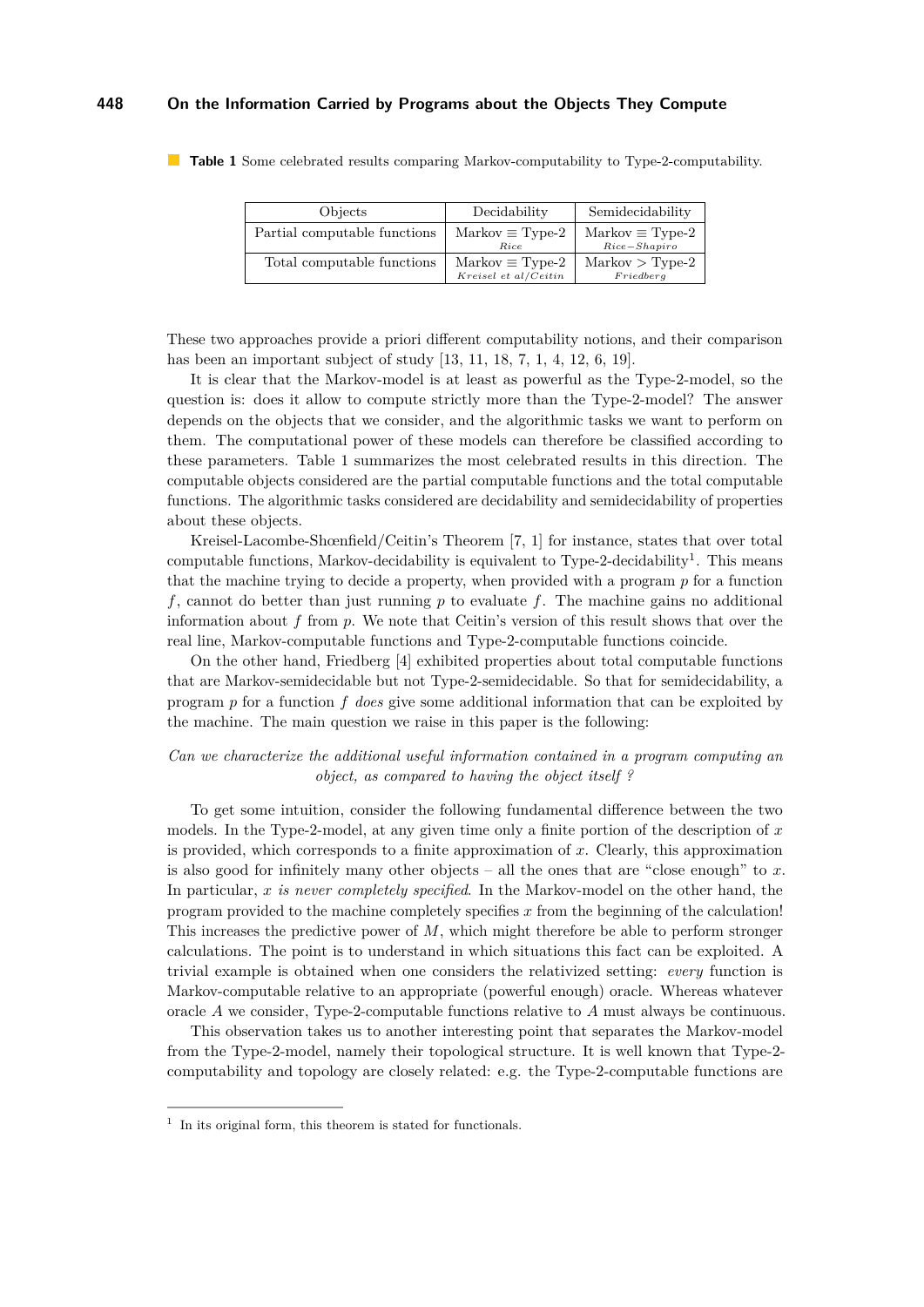exactly the effectively continuous ones, and the Type-2-semidecidable properties exactly correspond to the effectively open sets. The connection between Markov-computability and topology, on the other hand, appears to be much less clear. In particular, Friedberg's construction provides a Markov-semidecidable set which is not open (for the standard topology restricted to computable elements).

An obvious solution to relate Markov-computability to topology is to consider precisely the topology generated by all the Markov-semidecidable sets – the so called Ershov's topology. The question then becomes:

How do Markov-semidecidable sets look like? can we characterize Ershov's open sets ?

In the present paper we make use of Kolmogorov Complexity to provide a fairly complete answer to these and other questions in different settings. Our main result is a characterization of the additional information provided by a program, when the class of objects considered are the computable points of an effective topological space. It can be informally stated as follows (see Section [3\)](#page-4-0):

## ▶ **Theorem A.** *Over effective topological spaces, a program computing x provides as much information as a description of x itself together with any upper bound on the Kolmogorov complexity of x.*

Here, the Kolmogorov complexity  $K(x)$  of a computable infinite object x is to be understood as the size of the shortest program computing a description of *x* (Kolmogorov complexity of infinite objects was first defined by Schnorr [\[15\]](#page-12-16)). Obviously, any program for *x* trivially provides, in addition to a description, an upper bound on its Kolmogorov complexity. Theorem A says that this bound is all the exploitable additional information it provides.

Thus, we have a third model to deal with computable infinite objects. In this model, input *x* is presented to the machine as a pair  $(d, k)$ , where *d* is a description for *x* and *k* a bound on the Kolmogorov complexity of *x*. We shall call this the *K-model.* In these terms, a particular case of Theorem A can be stated as follows: if  $X$ ,  $Y$  are *effective topological spaces* (not necessarily metric) and  $X_c$ ,  $Y_c$  are the corresponding sets of computable points, then a function  $f: X_c \to Y_c$  is Markov-computable if and only if it is K-computable.

A simple observation shows that one can not in general compute a program for *x* from a K-description of *x*, meaning that the two notions are not fully equivalent. Despite this fact, Theorem A is valid in great generality: it holds for decidability, semidecidability and also higher in the hierarchy. In proving this we make a fundamental use of the Recursion Theorem. Interestingly, although the Recursion Theorem does not relativize (a well known fact), Theorem A does in many cases.

The K-model also sheds light into the structure of the open sets of Ershov's topology, providing a nice characterization in terms of Kolmogorov complexity, at least in the particular case of the extended natural numbers  $\overline{\mathbb{N}} = \mathbb{N} \cup \{\infty\}.$ 

 $\triangleright$  **Theorem B.** On the extended natural numbers, the Ershov topology is generated by the *sets*  $\{n\}$  *and*  $\{x \in \overline{\mathbb{N}} : K(x) < h(x)\}$  *for some computable order h.* 

With the same techniques, we are able to prove several other related results that are interesting on their own. For example, we show that there is no effective enumeration of the Markov-semidecidable sets of  $\overline{\mathbb{N}}$  and that there is a Markov-semidecidable subset of  $\{0,1\}^{\mathbb{N}}$ that is not  $\Sigma_2^0$ .

Finally, in the search of the limitations of our techniques, we turn our attention to more general spaces and analyze functions with values on topological spaces that have an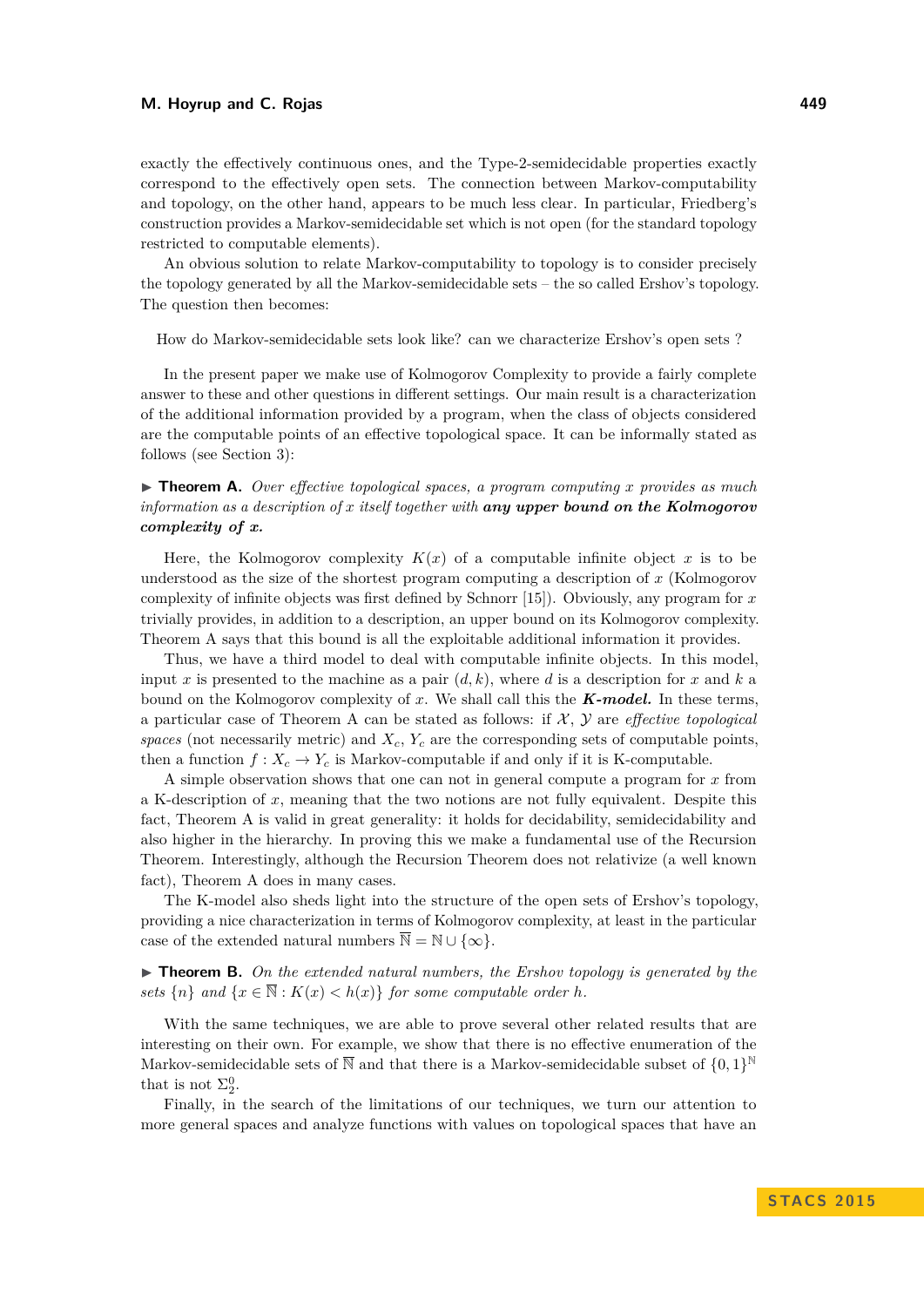<span id="page-3-0"></span>**Table 2** Some results comparing Markov-computability, K-computability, and Type-2 computability.  $\mathbb{S} = \{\perp, \top\}$  is the Sierpiński space whose topology is generated by  $\{\top\}.$ 

| Space $\mathcal{X}$ | Semidecidable                                        | $\emptyset'$ -Semidecidable                             | $F: \mathcal{X} \to \mathcal{O}(\mathbb{B})$                                        |
|---------------------|------------------------------------------------------|---------------------------------------------------------|-------------------------------------------------------------------------------------|
|                     | $\text{Markov} \equiv \text{K} \equiv \text{Type-2}$ |                                                         | $\text{Markov} > K \equiv \text{Type-2}$   $\text{Markov} > K \equiv \text{Type-2}$ |
| Partial functions   |                                                      |                                                         | Markov $\equiv K \equiv Type-2$   Markov $>K \equiv Type-2$   Markov $>K > Type-2$  |
| Total functions     |                                                      | Markov $\equiv K$ > Type-2   Markov $\equiv K$ > Type-2 | Markov? $K > Type-2$                                                                |

admissible representation but are not countably-based. In particular, when this is the space of open subsets of Baire space  $\mathcal{O}(\mathbb{B})$ , we show that Markov-computability can be strictly stronger than K-computability:

**Findmen C.** For functions from the partial computable functions with values on  $\mathcal{O}(\mathbb{B})$  one *has that:*

Markov-computability  $>$  K-computability  $>$  Type-2-computability.

One of the main question that remains open is whether the first strict inequality in Theorem C holds if we replace the *partial* computable functions by the *total* ones. The situation is summarized in Table [2.](#page-3-0)

The paper is organized as follows. We start by providing the basic notions and definitions in Section 2. In Section 3 we introduce the K-model and present our main results. Section 4 contains several results that shed light on the structure of Markov-semidecidable sets and in Section 5 we present the announced negative results. Finally, Section 6 contains a list of related problems for possible future work.

## **2 Background**

## **2.1 Notations and basic definitions.**

We assume the reader is familiar with computability theory. Let  $\{\varphi_e\}_{e\in\mathbb{N}}$  be an effective enumeration of the set of computable partial functions. We denote by  $P_c(\mathbb{N})$  the collection of c.e. subsets of N and  $W_e = \text{dom}(\varphi_e)$  the induced effective enumerations of its elements. If  $A \in P_c(\mathbb{N})$ , an *index* of *A* is a number *e* such that  $W_e = A$ . If *A* is a c.e. set, implicitly given by an index,  $A[s]$  is the finite subset of *A* enumerated by stage *s*, so that  $A[s] \subseteq A[s+1]$ and  $A = \bigcup_{s} A[s]$ . We use the notation  $A[$ at  $s] = A[s] \setminus A[s-1]$  if  $s \geq 1$  and  $A[$ at  $0] = A[0]$ . If *F* is a finite subset of N then [*F*] is the collection of supersets of *F*.  $\mathbb{B} = \mathbb{N}^{\mathbb{N}}$  will denote Baire space.

#### **2.2 Effective topological spaces.**

An *effective topological space* is a tuple  $(\mathcal{X}, \tau, \mathcal{B})$  where  $(\mathcal{X}, \tau)$  is a non-empty topological space,  $\mathcal{B} = {\mathcal{B}_i}_{i \in \mathbb{N}}$  is numbered basis such that there exists a computable function f:  $\mathbb{N} \times \mathbb{N} \to \mathbb{N}$  satisfying  $\mathcal{B}_i \cap \mathcal{B}_j = \bigcup_{k \in W_{f(i,j)}} \mathcal{B}_k$ .

Given an effective topological space  $\mathcal{X}$ , the standard representation is defined as a surjective map  $\rho : \text{dom}(\rho) \subseteq \mathbb{B} \to \mathcal{X}$  satisfying  $\rho(f) = x$  whenever  $\{f(n) : n \in \mathbb{N}\} = \{i : x \in \mathbb{R}\}$  $\mathcal{B}_i$ . We will call any  $f \in \rho^{-1}(x)$ , a *Type-2-name* of *x*. An element *x* is *computable* if it has a computable Type-2-name. We denote by *X<sup>c</sup>* the set of computable points. The countable set  $X_c$  has a canonical numbering  $\nu$  defined by  $\nu(e) = x$  if  $\varphi_e$  is a name of *x*. We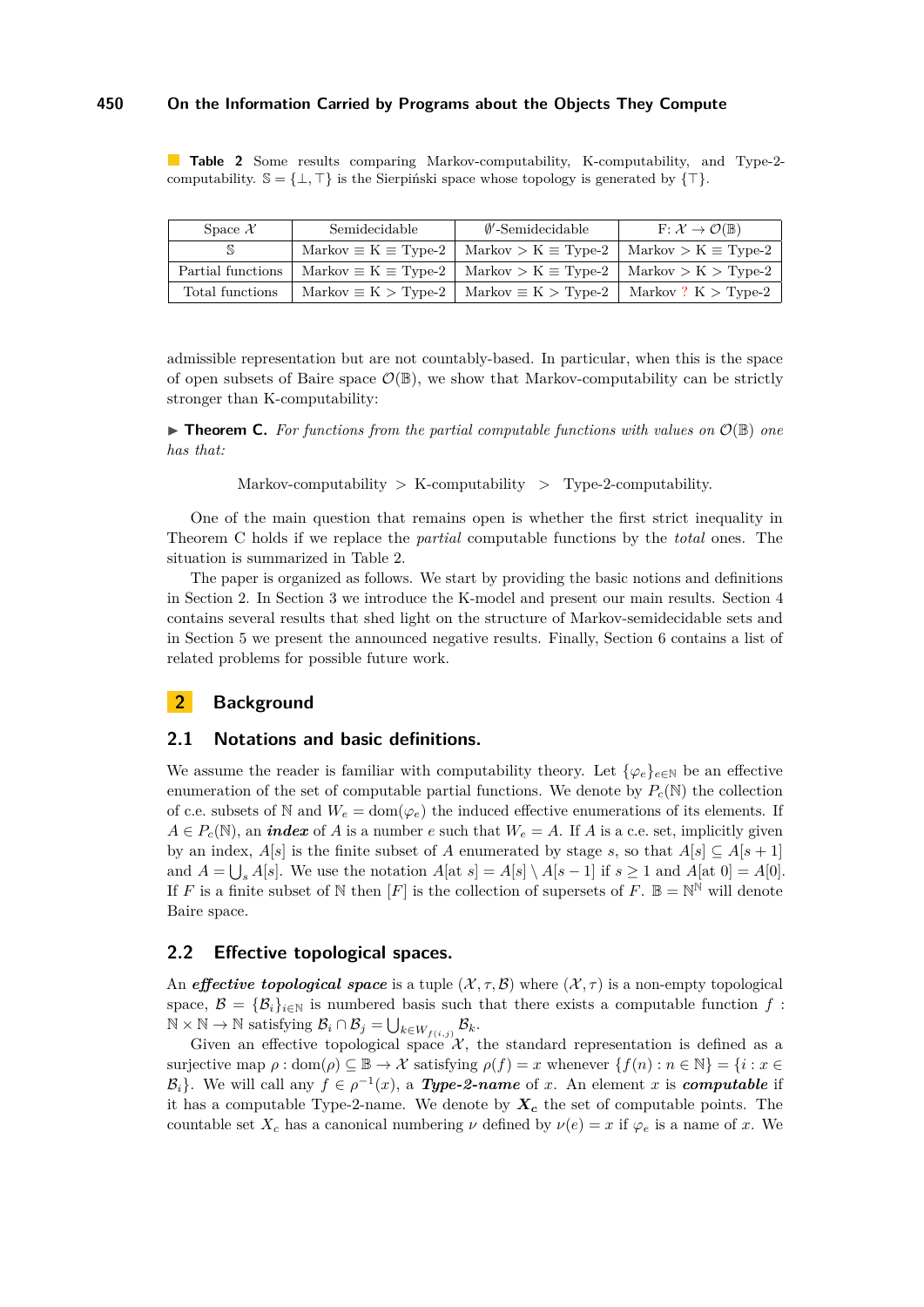will call such an *e* a *Markov-name* of *x*. To facilitate the reading of the paper, we will use the font A, N, U when working on the space  $X_c$ , and the fonts  $A, N, U$  when working on X.

#### **2.2.1 Type-2-computability and Markov-computability**

Let  $(\mathcal{X}, \tau, \mathcal{B})$  and  $(\mathcal{Y}, \tau', \mathcal{B}')$  be effective topological spaces. In what follows R stands for both *Type-2* and *Markov*. A set  $A \subseteq X_c$  is R-**semidecidable** if there is a Turing machine *M* which, when provided with an R-name of *x*, halts if and only if  $x \in A$ . A function  $f: X_c \to Y_c$  is R-computable if there is a Turing machine *M* which, when provided with an R-name of x, writes an R-name for  $f(x)$  on its one-way output tape. It is not hard to see that a function  $f: X_c \to Y_c$  is R-computable if and only if the sets  $f^{-1}(\mathcal{B}'_i)$  are uniformly R-semidecidable.

**F** Remark. It is worth noting that for a function  $f: X_c \to Y_c$ , being Markov-computable is equivalent to having a Machine *M* which, provided with a Markov-name of *x*, outputs a *Type-2-name* of  $f(x)$ . Indeed, combining the program for *x* with the program for *M* gives a program for  $f(x)$ . We also note that a function  $f: X_c \to Y_c$  which is Type-2-computable does not necessarily extend to a Type-2-computable function  $\overline{f} : \mathcal{X} \to \mathcal{Y}$ .

A numbering *η* of  $X_c$  is *admissible* if it is equivalent to the canonical numbering  $\nu$  in the sense that there exists partial computable functions *f* and *g* such that  $\nu = \eta \circ f$  on dom( $\nu$ ) and  $\eta = \nu \circ q$  on dom( $\eta$ ). The Markov-computability notions do not depend on the choice of the admissible numbering. We will often use the admissible numbering  $\eta$  of  $X_c$ defined by  $\eta(e) = x$  whenever  $W_e = \{i \in \mathbb{N} : x \in \mathcal{B}_i\}.$ 

Type-2-computability and topology are closely related. A set  $\mathcal{U} \subseteq \mathcal{X}$  is an *effective open set* if there exists  $e \in \mathbb{N}$  such that  $\mathcal{U} = \bigcup_{i \in W_e} \mathcal{B}_i$ . If  $A = \mathcal{U} \cap X_c$ , we will then say that *A* is effectively open *in*  $X_c$ . The connection is established by the following result (see [\[21\]](#page-12-3)).

▶ **Theorem 1.** *A set*  $A ⊆ X_c$  *is Type-2-semidecidable if and only if it is effectively open in*  $X_c$ *. Therefore, a function*  $f: X_c \to Y_c$  *is Type-2-computable if and only if it is effectively continuous, i.e. the sets*  $f^{-1}(\mathcal{B}'_i)$  *are uniformly effectively open in*  $X_c$ *.* 

As mentioned in the introduction, in order to have an analogous result for Markovcomputability, we have to use Ershov's topology on *Xc*, which may be different from the topology of  $\mathcal X$  restricted to  $X_c$ .

**Example 2.** Let  $\mathbb{B} = \mathbb{N}^{\mathbb{N}}$  be the Baire space. For each finite sequence *u*, let [*u*] be the set of infinite extensions of  $u$ , called a cylinder. We endow  $\mathbb B$  with the topology generated by the cylinders, which is an effective topology. The standard numbering  $\varphi_e$  of partial computable functions, restricted to the indices of total functions is an admissible numbering of B*c*.

**Example 3.** Let  $\mathcal{P}(\mathbb{N})$  be space of subsets of  $\mathbb{N}$ . For each finite set  $F \subseteq \mathbb{N}$ , let  $[F]$  be the set of supersets of *F*. We endow  $\mathcal{P}(\mathbb{N})$  with the Scott topology, generated by the sets [*F*], which is an effective topology. The standard numbering  $W_e = \text{dom}(\varphi_e)$  of c.e. sets is an admissible numbering of  $P(\mathbb{N})_c$ .

## <span id="page-4-0"></span>**3 Main results**

In this section,  $(X, \tau, \mathcal{B})$  is always an effective topological space and  $X_c$  is the subset of computable elements. We start by explaining the main idea behind our results. Let  $x \in X_c$ be a fixed element. From a machine Type-2-semideciding a set *A* containing *x*, one can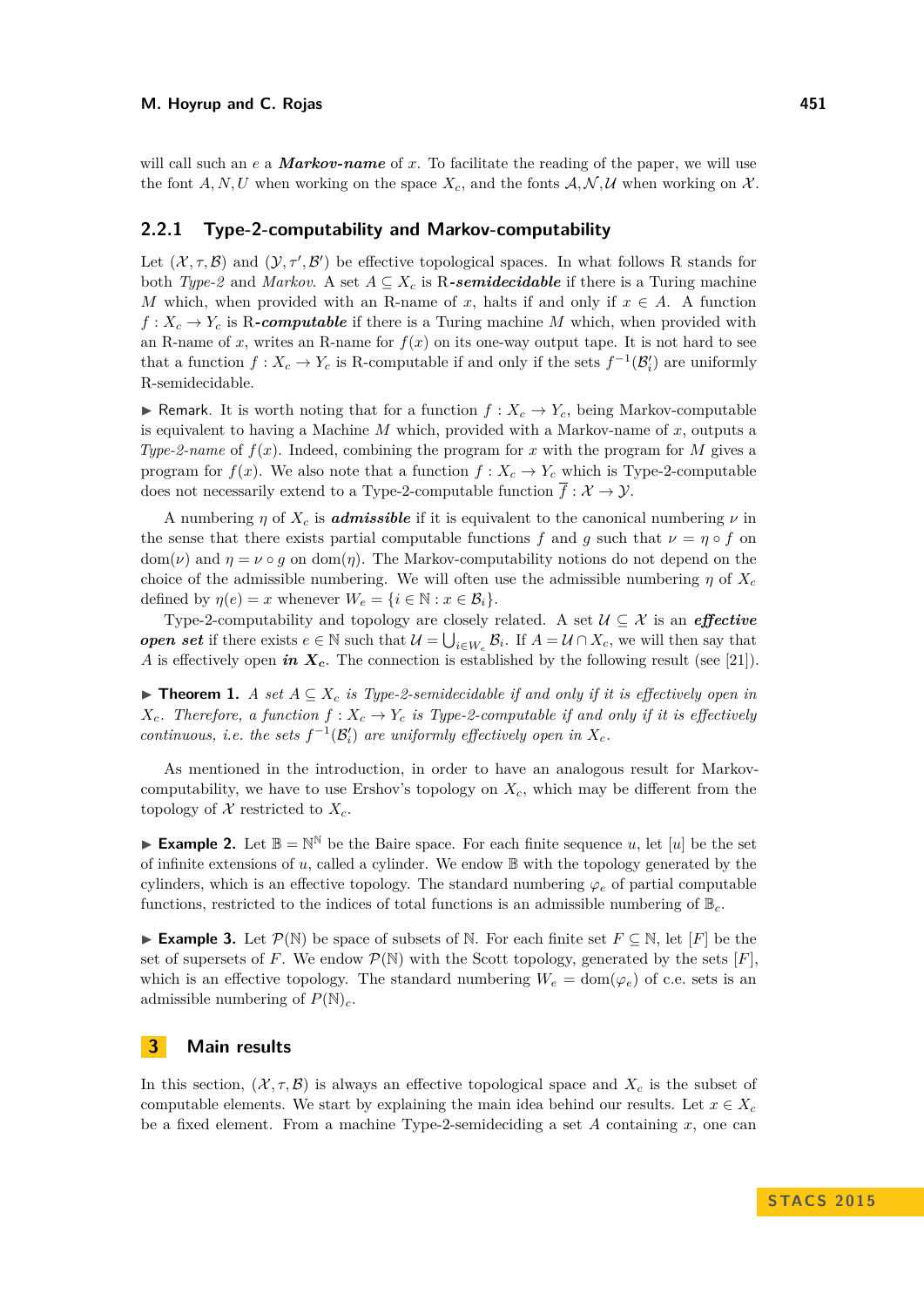<span id="page-5-0"></span>compute a neighborhood N of x such that for every element  $y \in X_c$  the following implication holds:

$$
y \in \mathcal{N} \implies y \in A. \tag{1}
$$

Now assume that *A* has the weaker property of being Markov-semidecidable, and still contains *x*. From a machine Markov-semideciding *A* one cannot in general compute such a neighborhood, which may not exist as shown by Friedberg's example. However, from the Markov-name of any other element  $y \in X_c$  one can still compute a neighborhood  $\mathcal{N}_y$ of *x* such that implication [\(1\)](#page-5-0) holds. Further, as a finite intersection of neighborhoods is still a neighborhood, one can compute a neighborhood  $N$  satisfying implication [\(1\)](#page-5-0) for all *y* in a given finite set. Using this argument we can show that the problem  $x \in A$  can be Type-2-semidecided *as soon as we know, in addition, a finite list of programs containing at least one for x*. This additional information is equivalent to having any upper bound on the Kolmogorov complexity of *x*, which leads us to the notion of K-computability that we now introduce.

## **3.1 K-computability**

**► Definition 4.** The *Kolmogorov complexity*  $K(x)$  of a computable element  $x \in X_c$  is the length of a shortest program computing a Type-2-name of *x*.

In this paper, whether we use prefix-free, monotone or plain machines will not make any difference so we do not need to specify the definition any further.

**► Definition 5.** A *K*-name of a computable element  $x \in X_c$  consists of a pair  $(k, f)$  where  $k > K(x)$  and *f* is a Type-2-name of *x*.

 $\triangleright$  Remark. Note that *k* is only an upper bound on the Kolmogorov complexity of *x* and not necessarily of *f*, which may even be non computable. Note also that knowing any such *k* is effectively equivalent to knowing any upper bound on a Markov-name of *x*. This is what we will rather use in our proofs.

The *K-computability* notions are defined in the same way as in the previous section. We will denote by  $X_c(k)$  the set of computable elements whose Kolmogorov complexity is at most *k*. Note that  $X_c = \bigcup_k X_c(k)$  and that K-computability is the same as Type-2-computability on  $X_c(k)$ , uniformly in k. In particular, a set  $A \subseteq X_c$  is K-semidecidable iff there exists uniformly effective open sets  $\mathcal{U}_k$  such that  $A \cap X_c(k) = \mathcal{U}_k \cap X_c(k)$ .

Thus, for each notion of computability we have so far three versions, depending on the way the objects are represented.

It is clear that one can compute K-names from Markov-names. An important first observation is the fact that the converse does not necessarily hold. In other words, the representations underlying Markov-computability and K-computability are not equivalent.

#### <span id="page-5-1"></span>▶ **Proposition 6.** *In general, it is not possible to compute Markov-names from K-names.*

One can show that on Cantor space, Markov-names are limit-computable (can be *learned*) from K-names: given x and  $k \geq K(x)$ , one can compute a sequence of natural numbers converging to an index of *x* (this problem was investigated in the context of inductive inference [\[3\]](#page-12-17)). One can moreover show that relative to the halting set, Markov-names are uniformly computable from K-names. A c.e. set, however, cannot be learned. Actually one can prove a stronger statement.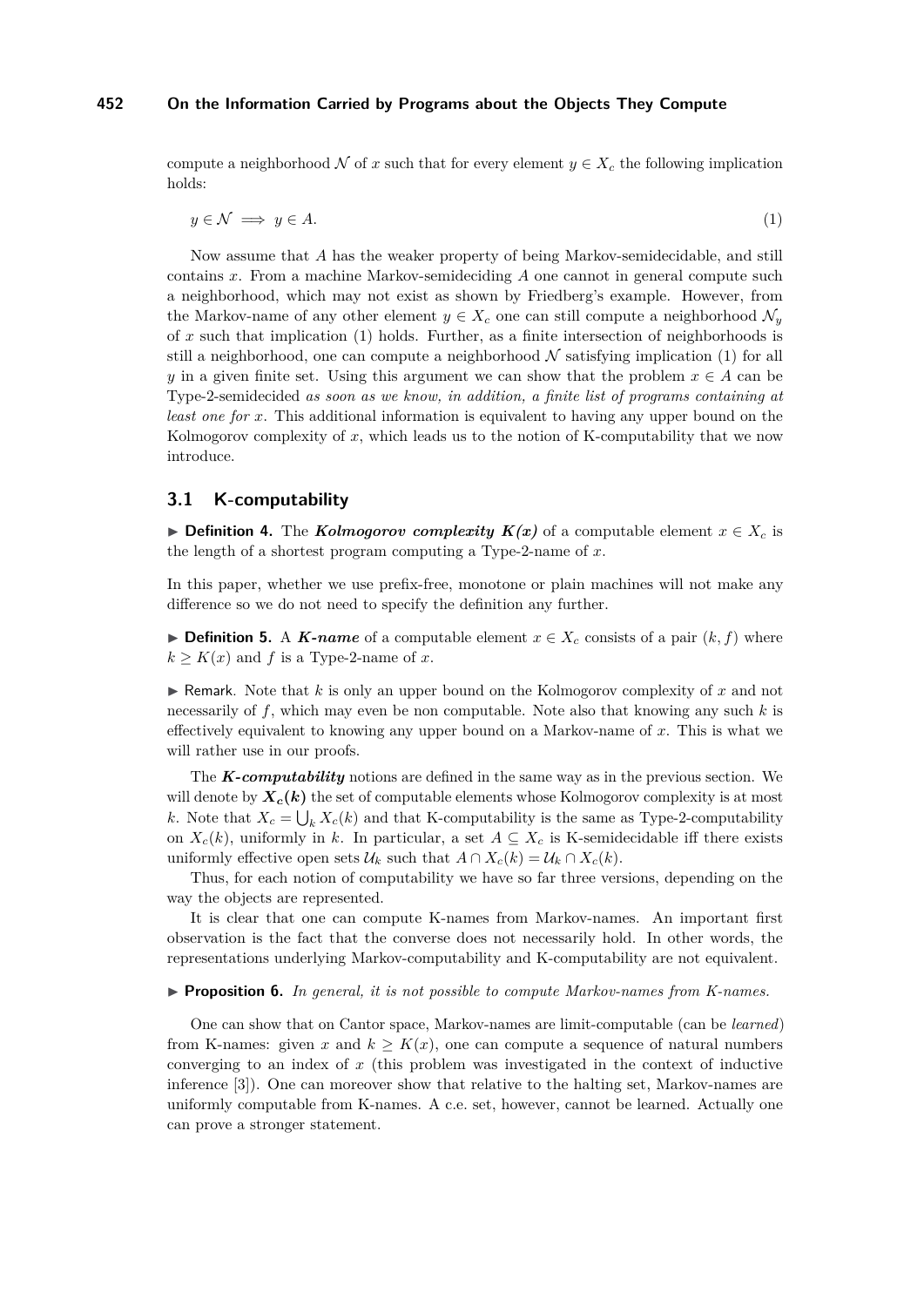I **Proposition 7.** *There is no Turing functional* Φ *that, given an index e and a Type-2-name of a set W which is either* N *or We, computes a sequence of numbers converging to an index of W.*

The rest of this section is devoted to show that, despite the facts above, the notions of Markov-computability and K-computability are indeed equivalent to a large extent.

#### **3.2 Equivalence between Markov-computability and K-computability**

We will use the Recursion Theorem. See [\[14\]](#page-12-18).

▶ **Theorem 8** (Recursion Theorem). For every computable total function f, there exists *e such that*  $\varphi_e = \varphi_{f(e)}$ . Moreover, *e can be computed from an index of f.* 

The following Lemma contains the main technical arguments.

<span id="page-6-0"></span> $\blacktriangleright$  **Lemma 9.** Let A be a c.e. subset of N. There exist uniformly effective Scott open sets  $U_k \subseteq \mathcal{P}(\mathbb{N})$ , such that for every c.e. set E the following hold:

- (i) *if all the indices of*  $E$  *belong to*  $A$  *then*  $E \in \mathcal{U}_k$  *for every*  $k$ *,*
- (ii) *if no index of E belongs to A then*  $E \notin \mathcal{U}_k$  *for every*  $k \geq K(E)$ *.*

The argument is uniform: the open sets  $\mathcal{U}_k$  are effective, uniformly in a c.e. index of A.

**Proof.** Using the Recursion theorem, there is a computable function  $e(a, b)$  such that for all  $a, b \in \mathbb{N}$ ,

$$
W_{e(a,b)} = \begin{cases} W_a & \text{if } e(a,b) \notin A, \\ W_a[t] \cup W_b & \text{if } e(a,b) \in A[\text{at } t]. \end{cases}
$$

Let  $k \in \mathbb{N}$ . We define an effective open set  $\mathcal{U}_k$ . Compute  $b_k$  such that every element whose complexity is less than *k* has an index less than  $b_k$ . If *a* is such that for all  $b \leq b_k$ , *e*(*a, b*) ∈ *A* then let *t* be minimal such that *e*(*a, b*) ∈ *A*[*t*] for all *b* ≤ *b<sub>k</sub>*, enumerate [*W<sub>a</sub>*[*t*]] into  $\mathcal{U}_k$ .

We now check the two announced conditions. *i*) Let  $E \subseteq \mathbb{N}$  be a c.e. set. Assume that every index of *E* belongs to *A* and let *a* be an index of *E*. For all *b*,  $e(a, b) \in A$  (otherwise  $e(a, b)$  is an index of  $W_a = E$  but  $e(a, b) \notin A$ , contradiction), so  $\mathcal{U}_k$  contains  $[W_a[t]]$  for some *t*, which contains *E*. *ii*) Assume that  $K(E) \leq k$ , that no index of *E* belongs to *A* and that  $E \in \mathcal{U}_k$ . Let  $b \leq b_k$  be an index of *E*. As  $E \in \mathcal{U}_k$ , *E* belongs to some  $|W_a[t]|$  enumerated into  $U_k$  (here *a* is not the same as above and is not assumed to be an index of *E*). As  $e(a, b) \in A$ ,  $W_{e(a,b)} = W_a[t'] \cup W_b$  for some  $t' \leq t$ . As  $W_a[t'] \subseteq W_a[t] \subseteq W_b$ ,  $e(a,b)$  is an index of E that belongs to  $A$ , contradicting the assumption.

We now state the main explicit versions of Theorems A and B.

<span id="page-6-1"></span>▶ **Theorem 10.** Let  $X$  be an effective topological space. A set  $A \subseteq X_c$  is Markov-semidecidable *iff it is K-semidecidable. The equivalence is uniform.*

**Proof.** Every effective topological space is Type-2-computably homeomorphic to a subspace of  $\mathcal{P}(\mathbb{N})$ : to  $x \in \mathcal{X}$ , associate  $\{i \in \mathbb{N} : x \in \mathcal{B}_i\}$  where  $\mathcal{B}_i$  is enumeration of the basis of  $\mathcal{X}$ . Hence we can assume that X is a subspace of  $\mathcal{P}(\mathbb{N})$ . Let  $I \subseteq \mathbb{N}$  be a c.e. set such that for all  $e \in \mathbb{N}$  for which  $W_e \in X_c$ , it holds  $W_e \in A \iff e \in I$ . Each c.e. set  $E \in X_c$  either has all its indices in *I* or has no index in *I*, so the effective open sets  $\mathcal{U}_k$  provided by Lemma [9](#page-6-0) coincide with *A* on the set of elements of  $X_c$  whose complexity is at most *k*. Now, a machine K-semideciding *A* works as follows: given a Type-2-name of  $E \in X_c$  and  $k \geq K(E)$ , it tests whether  $E \in \mathcal{U}_k$  and halts in this case only.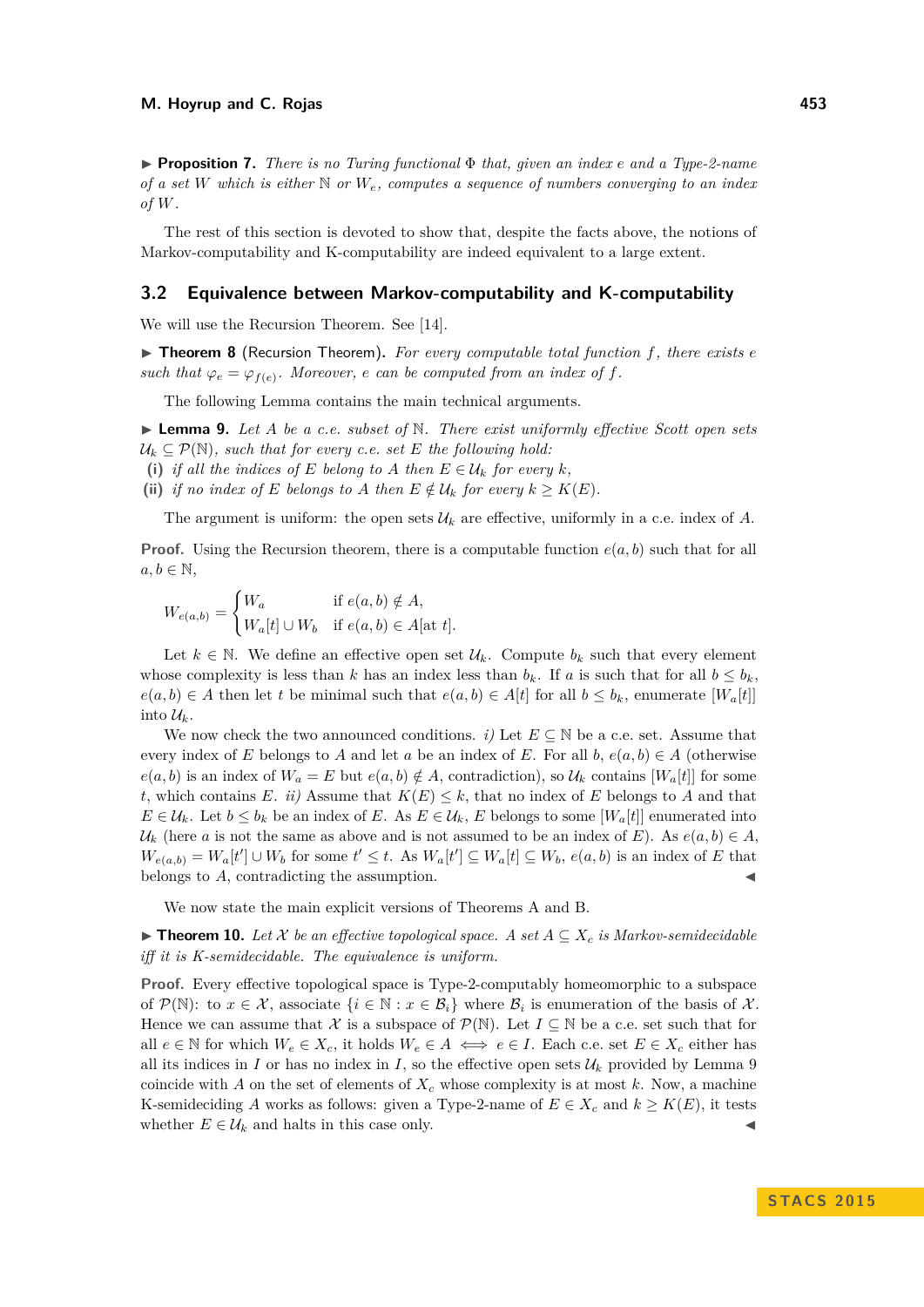<span id="page-7-0"></span>▶ **Corollary 11.** Let  $\mathcal{X}, \mathcal{Y}$  be effective topological spaces. A function  $f : X_c \to Y_c$  is Markov*computable iff f is K-computable. The equivalence is uniform.*

**Proof.** Let  $B_i$  be the numbered basis of  $\mathcal{Y}$ . *f* is Markov-computable iff the sets  $f^{-1}(\mathcal{B}_i)$ are uniformly Markov-semidecidable iff these sets are K-semidecidable (Theorem [10\)](#page-6-1) iff *f* is K-computable.

We now show that the argument in the proof of Lemma [9](#page-6-0) can be extended from semidecidability to weaker classes of properties, showing that for most algorithmic tasks, the additional information given by programs is indeed just an upper bound on the Kolmogorov complexity.

**Hierarchies.** Let  $\mathcal{X}$  be an effective topological space. We consider the finite levels of the effective Borel hierarchy, defined as follows. The class  $\Sigma_1^0$  consists of the effective open sets. The class  $\Sigma_{n+1}^0$  consists of the effective unions of differences of  $\Sigma_n^0$ -sets. The classes  $\Pi_n^0$ consists of complements of  $\Sigma_n^0$ -sets. The class  $\Delta_n^0$  is the intersection of  $\Sigma_n^0$  and  $\Pi_n^0$ . Inside the class  $\Delta_2^0$  we consider the finite levels of the effective difference hierarchy. For  $n \in \mathbb{N}$ , the class  $\mathcal{D}_n$  consists of the differences of *n* effective open sets, i.e. the sets  $(\mathcal{U}_0 \setminus \mathcal{U}_1) \cup \ldots (\mathcal{U}_{n-2} \setminus \mathcal{U}_{n-1})$ if *n* is even and the sets  $(U_0 \setminus U_1) \cup \ldots \cup U_{n-1}$  if *n* is odd. In the case  $\mathcal{X} = \mathbb{N}$  with the discrete topology, the effective Borel hierarchy is exactly the arithmetical hierarchy, the class  $\mathcal{D}_n$  of effective difference hierarchy is exactly the class of *n*-c.e. sets.

<span id="page-7-1"></span>▶ **Theorem 12.** *A set*  $A ⊆ X_c$  *is Markov-n-c.e. iff it is K-n-c.e. More precisely, the set of indices of elements of A is n-c.e. on the set of indices of X<sup>c</sup> iff there exist uniformly effective* open sets  $\mathcal{U}_k^1, \ldots, \mathcal{U}_k^n$  such that  $A \cap X_c(k) = D_n(\mathcal{U}_k^1, \ldots, \mathcal{U}_k^n) \cap X_c(k)$ .

It is known from [\[17\]](#page-12-19) that there exists a Markov-2-c.e. subset of  $\mathcal{P}(\mathbb{N})$  that is not even  $\Pi^0_2$ . Hence Markov-2-c.e. sets are not the differences of Markov-semidecidable sets.

In the following theorem, we need to assume an additional property on the space  $\mathcal{X}$ . Namely, that the domain of the standard representation on  $\mathcal{X}$  is a  $\Pi_2^0$  set. This is the case for example for the so called *quasi-Polish spaces* (see [\[2\]](#page-12-20)).

**Theorem 13.** *A set*  $A \subseteq X_c$  *is Markov-* $\Sigma^0_2$  *iff it is K-* $\Sigma^0_2$ *. More precisely, the set of indices of elements of*  $A$  *is*  $\Sigma^0_2$  *on the set of indices of*  $X_c$  *iff there exist uniformly effective open sets*  $\mathcal{U}_k^n, \mathcal{V}_k^n$  such that  $A \cap X_c(k) = \bigcup_n (\mathcal{U}_k^n \setminus \mathcal{V}_k^n) \cap X_c(k)$ .

**F** Remark. In case X is a Polish space, the sets  $V_k$  are not needed and therefore the last part of the statement reads  $A \cap X_c(k) = \bigcup_n \mathcal{U}_k^n \cap X_c(k)$ .

#### **4 Structure of Markov-semidecidable sets**

Here we provide several results that shed light on the computational and topological structure of Markov-semidecidable sets. Our first result shows that Markov-semidecidable sets share some of the nice properties of Type-2-semidecidable sets.

**Proposition 14.** Assume that X contains a dense computable sequence. Given a Markov*semidecidable set A, it is semi-decidable whether A is non-empty. If A is non-empty, one can compute a sequence of points*  $\{x_i\} \subseteq A$  *which is dense in A*.

**Proof.** Using the Recursion theorem, there is a computable function  $e(a)$  such that  $x_{e(a)} = x_a$ if  $e(a) \notin A$ , or  $x_{e(a)}$  is some point from the dense sequence in some neighborhood of  $x_a$  if  $e(a) \in A$  at time *t*. *A* is non-empty iff there is *a* such that  $e(a) \in A$ . When *A* is non-empty,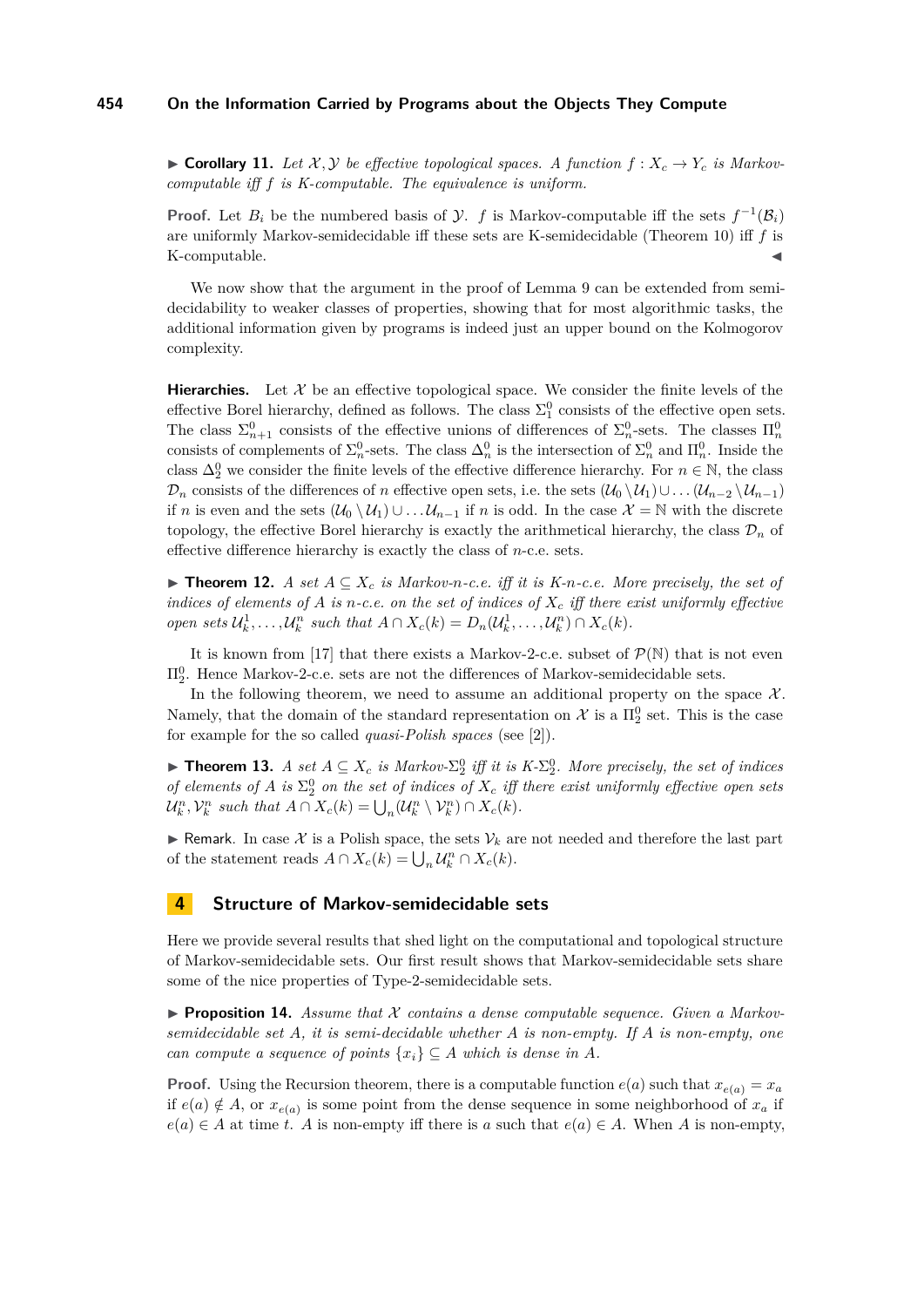one can compute an element in *A*: look for *a* such that  $e(a) \in A$ ,  $x_{e(a)}$  is such a point. To get a computable dense sequence, apply this argument in parallel to the intersection of *A* with each basic open set  $\mathcal{B}_i$ . . John Stein Stein Stein Stein Stein Stein Stein Stein Stein Stein Stein Stein Stein Stein Stein Stein Stein S<br>John Stein Stein Stein Stein Stein Stein Stein Stein Stein Stein Stein Stein Stein Stein Stein Stein Stein Ste

The following result provides an upper bound on the effective Borel complexity of Markov-semidecidable sets.

**Proposition 15.** Let  $A \subseteq X_c$  be Markov-semidecidable. There exist uniformly effective *open sets*  $U_k \subseteq \mathcal{X}$  *such that*  $A = \bigcap_k U_k \cap X_c$ *.* 

**Proof.** Let  $\mathcal{U}_k$  be the effective open sets from the proof of Theorem [10](#page-6-1) and define  $\mathcal{S} = \bigcap_k \mathcal{U}_k$ . We already know that  $A \subseteq \mathcal{U}_k$  for all  $k$ . If  $x \in X_c \cap \mathcal{S}$  then let  $k \geq K(x)$ . Since  $x \in X_c(k) \cap \mathcal{U}_k = X_c(k) \cap A$ , we conclude that  $x \in A$ .

The result above is actually tight, as the following theorem shows. For a finite string *u*, let us define the monotone complexity  $Km(u)$  of *u* as the length of a shortest program computing a (finite or infinite) binary sequence extending *u*. The program writes its output on a one-way output tape and may never halt. Again the precise definition of *Km*(*u*) (Levin or Schnorr monotone or process complexity) does not make any difference for our purposes. The only important property is that for a computable sequence *x*,  $Km(x) \leq Km(x)$  for all *n*. For the sake of completeness, let us recall original Friedberg's example. We present it in a way that is more convenient for our purposes.

▶ Theorem 16 (Friedberg). On the Cantor space, the set

$$
\mathcal{A} = \{0^{\omega}\} \cup \bigcup_{n: Km(0^n 1) < \log(n) - 1} [0^n 1].
$$

*is Markov-semidecidable but not open. Hence the Ershov topology is strictly stronger than the Cantor topology.*

**Proof.** We show that  $\mathcal A$  is K-semidecidable. Given an infinite binary sequence  $x$  (a Type-2description) and a bound *k* on  $K(x)$ , we only need to read the first  $e = 2^{k+2}$  bits of *x*. If we see only zeros, we accept. Otherwise one gets  $0<sup>n</sup>1...$  for some  $n < e$ , then test whether  $Km(0^n1) < log(n) - 1.$ 

Example happens to be  $\Sigma^0_2$ . It is an effective open set appended with a limit point. We strengthen Friedberg's example by constructing a Markov-semidecidable set which is far from being open.

**Find 17.** *There is a Markov-semidecidable subset of*  $\{0,1\}^{\mathbb{N}}_{c}$  *that is not*  $\Sigma_{2}^{0}$ *. It is a non-empty closed subset of*  $\{0,1\}^{\mathbb{N}}_c$  *with empty interior, defined by* 

 $A = \{x \in \{0, 1\}\}\subset_{c}^{\mathbb{N}}$  $c^{\mathbb{N}}$  :  $\forall n, Km(x\upharpoonright n) < n/2+c$  *for some sufficiently large*  $c \in \mathbb{N}$ *.* 

For the following results, we restrict our attention to the space  $\mathcal{X} = \overline{\mathbb{N}} = \mathbb{N} \cup \{\infty\}$  whose topology is generated by the singletons  $\{n\}$  and the semi-lines  $[n,\infty]$ , for  $n \in \mathbb{N}$ . Note that every point in this space is computable, so that  $\mathcal{X} = X_c$ .

Friedberg's example translated to this space reads  $\{x \in \overline{\mathbb{N}} : K(x) < \log(x) - 1\}$ , which inspires the following definition.

**► Definition 18.** We define the *Friedberg sets* of  $\overline{N}$  to be the ones of the form  $\{x \in \overline{N} :$  $K(x) < h(x)$ , where  $h : \mathbb{N} \to \mathbb{N}$  is any computable order, namely, any non decreasing unbounded computable function.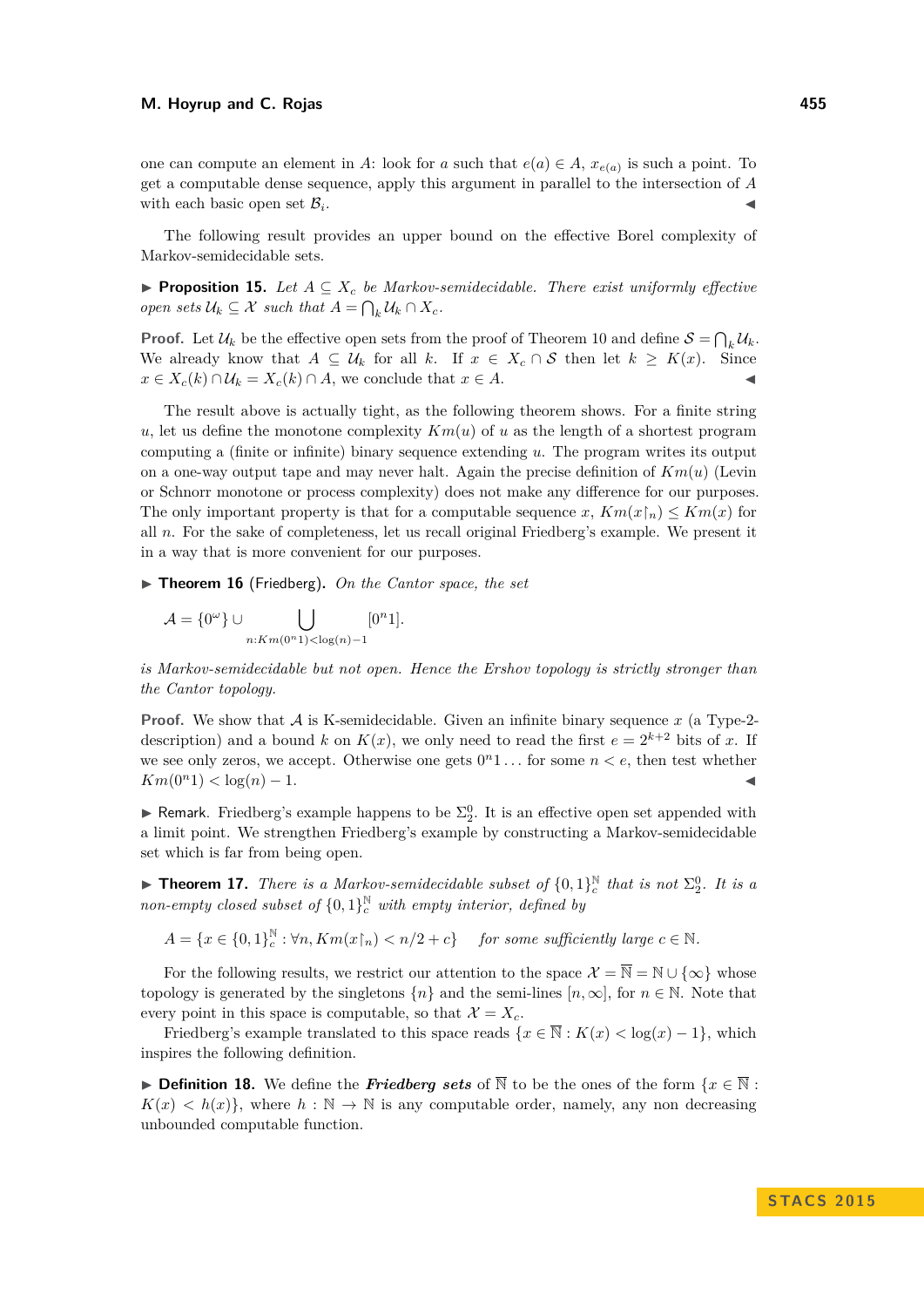Note that a computable order can always be extended to a computable function  $h: \overline{\mathbb{N}} \to \overline{\mathbb{N}}$ , with  $h(\infty) = \infty$ .

Friedberg sets are Markov-semidecidable just like the original set. The next two results show that, unlike Cantor space, the only Markov-semidecidable sets over  $\overline{\mathbb{N}}$  which are not Type-2-semidecidable are essentially the Friedberg sets.

<span id="page-9-0"></span>**► Proposition 19.** If  $A \subseteq \overline{\mathbb{N}}$  *is Markov-semidecidable and contains*  $\infty$  *then there is a computable order h such that A contains a Friedberg set.*

**Proof.** Since *A* is K-semidecidable, for each *k* one can compute  $p(k)$  such that  $[p(k), \infty] \cap \{x :$ *K*(*x*) ≤ *k*} ⊆ *A*. One can assume that *p*(*k*) is increasing. Let *h*(*n*) = min{*i* : *p*(*i*) > *n*}. If  $n \notin A$  then  $p(K(n)) > n$  (just take  $k = K(n)$ ), so one has  $h(n) \leq K(n)$ .

**In Remark.** Observe that  $K(x)$  here coincides with the usual notion of Kolmogorov complexity of natural numbers.

Proposition [19](#page-9-0) provides a nice characterization of the Ershov's open sets.

 $\triangleright$  **Corollary 20.** *The Ershov topology is generated by the singletons*  $\{n\}$  *and the Friedberg sets.*

► Remark. Note that the sets  $[n,\infty]$  can be expressed as the Friedberg sets  $\{x \in \mathbb{N} : K(x)$  $h(x)$  where  $h(x) = 0$  for  $x < n$  and  $h(x) = c(x + 1)$  for  $x \ge n$ , where *c* is such that  $K(n) \leq c(n+1)$  for all  $n \in \mathbb{N}$ .

Whether or not one can find such a characterization on other spaces such as the Cantor space is an interesting question.

We end this section by observing that, unlike Type-2-semidecidable sets, Markovsemidecidable sets cannot be effectively enumerated.

**Proposition 21.** *There is no effective enumeration of the Markov-semidecidable subsets of* N*.*

## **5 When Markov beats Kolmogorov**

In this section we explore the limits of our methods. We first look at the relativized case, and show that there are simple cases that separate Markov-computability from K-computability. However, we also show that, interestingly, the equivalence persists if the space has a Polish structure.

### **5.1 Relativization**

Let  $\mathbb{S} = \{\perp, \top\}$  be the Sierpiński space with topology given by  $\{\emptyset, \{\top\}, \{\perp, \top\}\}\.$  Note that as S is finite, K-computability is trivially equivalent to Type-2-computability simply because all the elements share a common upper bound on their Kolmogorov complexities, which therefore provides no interesting information. Relativizing w.r.t. the Halting set, we can then separate Markov-decidability from Type-2-decidability, and therefore from K-decidability.

<span id="page-9-1"></span>I **Remark 22.** *The set* {⊥} ⊆ S *is Markov-decidable relative to the Halting set but is not Type-2-decidable relative to any oracle.*

**Proof.** It is not decidable relative to any oracle simply because it is not clopen.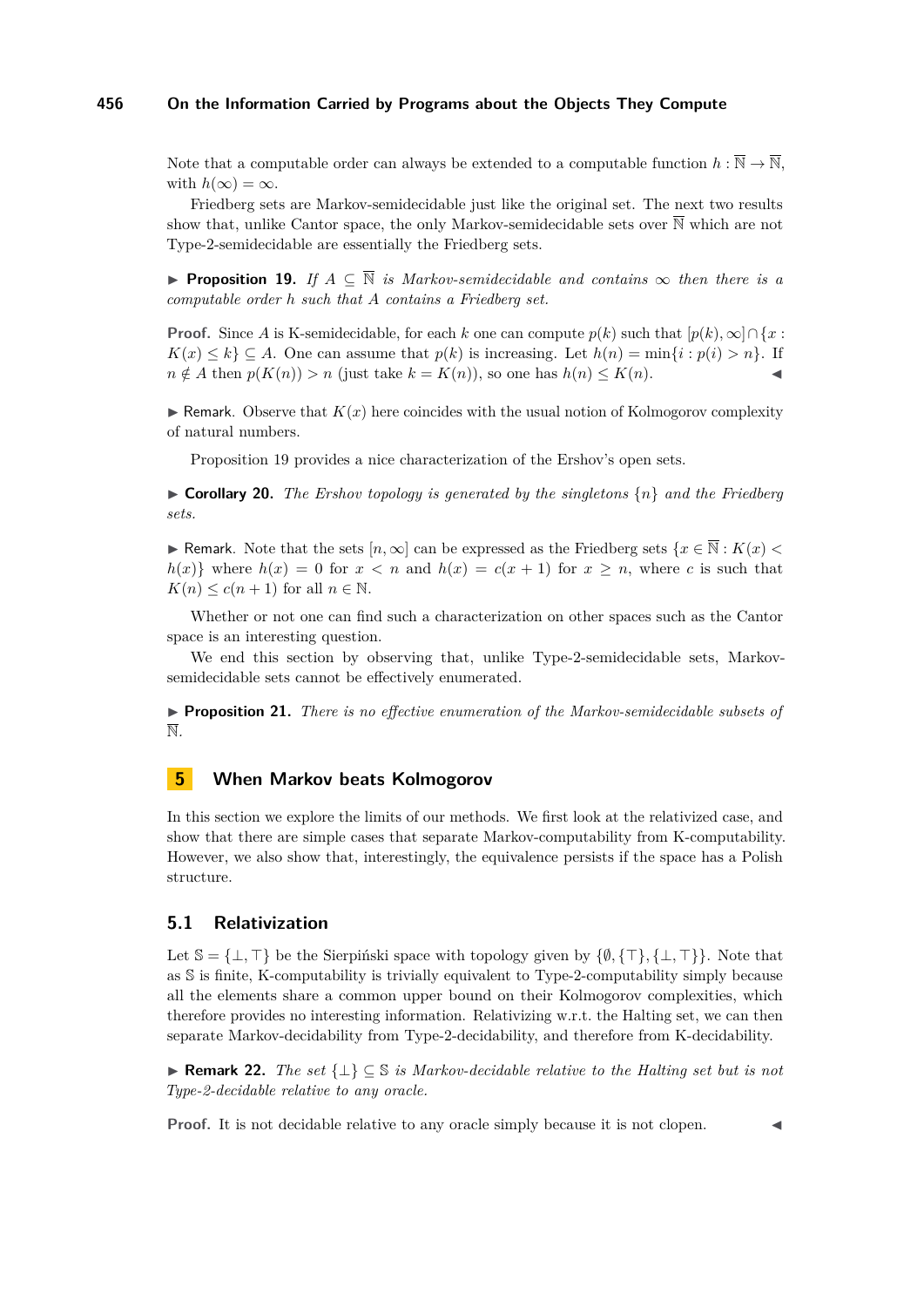Similarly, over  $\mathcal{P}(\mathbb{N})$ ,  $\emptyset''$  separates K-semidecidability from Type-2-semidecidability (without oracle, the two notions coincide with Markov-semidecidability by Rice-Shapiro theorem).

<span id="page-10-0"></span>**► Proposition 23.** *The set*  $\{N\} \subseteq \mathcal{P}(N)$  *is K-semidecidable relative to*  $\emptyset$ <sup>*''*</sup> *but is not Type-2semidecidable relative to any oracle.*

However, metric spaces behave differently. Although stated on Cantor space, the next result extends to any computable metric space [\[21\]](#page-12-3).

<span id="page-10-1"></span>**Proposition 24.** Let  $O \subseteq \mathbb{N}$ . A subset of  $\{0,1\}^{\mathbb{N}}_c$  is Markov-semidecidable relative to O if *and only if it is K-semidecidable relative to O.*

**Proof.** There are two cases, depending on whether *O* computes the halting set or not.

If *O* computes the halting set then by the remark following Proposition [6,](#page-5-1) Markov-names can be uniformly computed from K-names relative to *O*, which gives the result. This part only works in the case of the Cantor space.

If *O* does not compute the halting set then we show that Lemma [9](#page-6-0) and Theorem [10](#page-6-1) still hold relative to O on any effective topological space. We show an alternative proof of Lemma [9](#page-6-0) avoiding the Recursion theorem. There is a computable function  $e(a, b, c)$  such that

$$
W_{e(a,b,c)} = \begin{cases} W_a & \text{if } \varphi_c(c) \text{ does not halt,} \\ W_a[t] \cup W_b & \text{if } \varphi_c(c) \text{ halts in time } t. \end{cases}
$$

Let  $A \subseteq \mathbb{N}$  be c.e. relative to *O*. Given  $k \in \mathbb{N}$  we define an effective open set  $\mathcal{U}_k$ . Compute  $b_k$  such that every element whose complexity is less than k has an index less than  $b_k$ . If a is such that for all  $b \leq b_k$ , there exists  $c = c(a, b)$  such that  $e(a, b, c) \in A$  and  $\varphi_c(c)$  halts then let *t* be the minimal halting time of  $\varphi_c(c)$  for  $c = c(a, b)$  with  $b \leq b_k$ .

By the same argument as in the proof of Lemma [9,](#page-6-0) if no index of *E* belongs to *A* then  $E \notin \mathcal{U}_k$  for all  $k \geq K(E)$ . If all the indices of  $E \subseteq \mathbb{N}$  belong to *A* but  $E \notin \mathcal{U}_k$  for some *k* then let *a* be an index of *E*. For each *b*, *c*, if  $\varphi_c(c)$  does not halt then  $W_{e(a,b,c)} = W_a = E$  so  $e(a, b, c) \in A$ . As  $E \notin \mathcal{U}_k$ , there is  $b \leq b_k$  such that for all *c*, if  $\varphi_c(c)$  halts then  $e(a, b, c) \notin A$ . As a result, for all *c*,  $\varphi_c(c)$  halts iff  $e(a, b, c) \notin A$ , so the complement of the halting set is many-one reducible to  $A$  so it is Turing reducible to  $O$ , a contradiction.

#### **5.2 Functions to non-effective topological spaces**

In this section we provide results that strictly separate our three notions of computability: Markov-computability, K-computability and Type-2-computability. The idea of the constructions is to build uniform versions of the examples given in Remark [22](#page-9-1) and Proposition [23.](#page-10-0) For this, one can imagine a function with two arguments, where the second argument  $f \in \mathbb{B}$  is always provided to the machine by a Type-2-name and plays the role of the oracle. The only difficulty is then to make the computation work in a uniform way in the oracle parameter. In order to get a well defined function w.r.t. our models, we express it as a function of the first argument only, but with values on  $\mathcal{O}(\mathbb{B})$ , which is the set of open subsets of the Baire space endowed with the topology generated by the following sets: given a compact set  $K \subseteq \mathbb{B}$ , the class of open subsets of  $\mathbb B$  containing  $K$  is open. This topology is not countably-based, and hence it is not an effective topology. However it does have an admissible representation [\[16\]](#page-12-21).

We now present the details of the simplest case, a uniform version of Remark [22.](#page-9-1) This result contrasts with Corollary [11.](#page-7-0)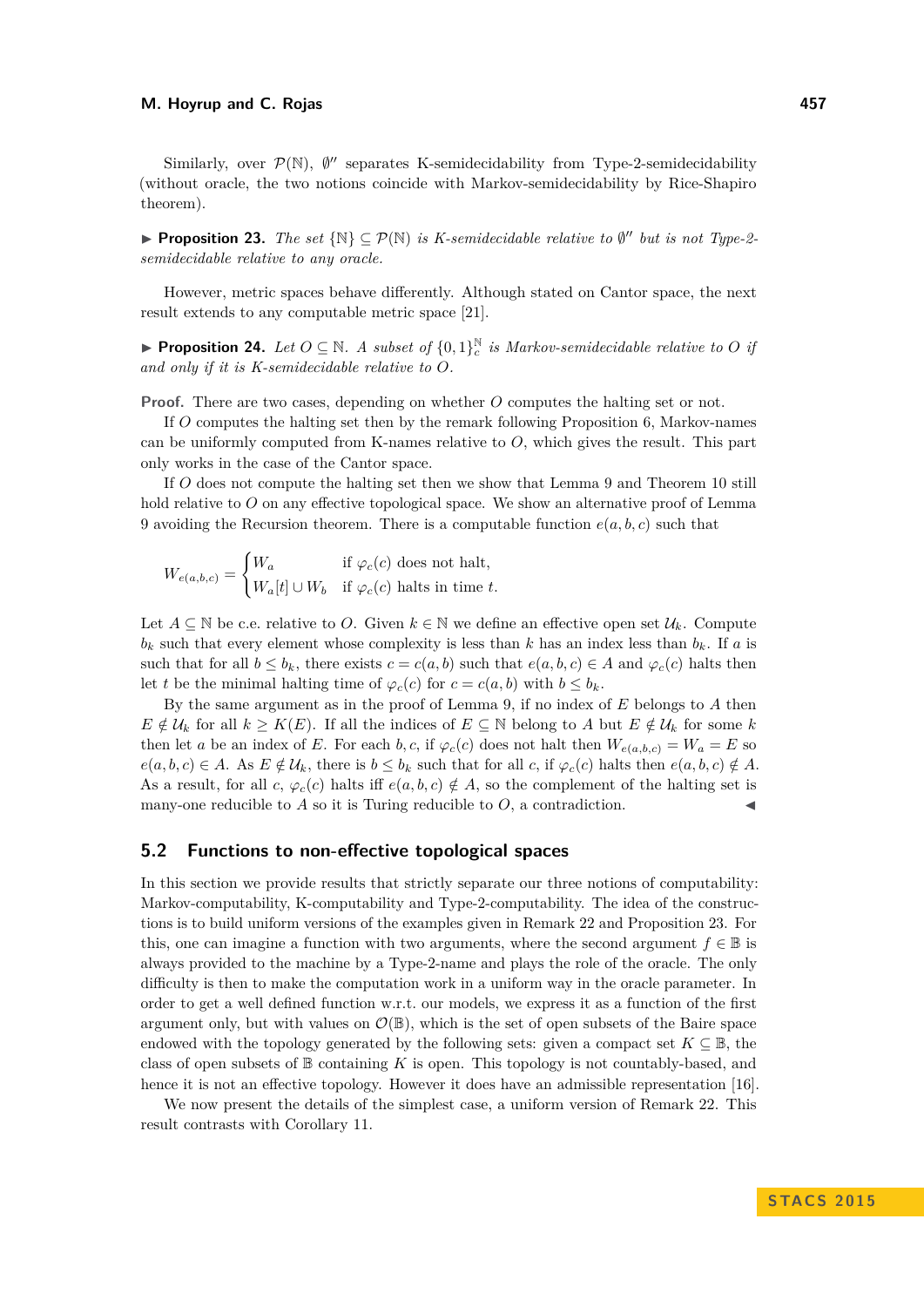<span id="page-11-0"></span>**► Theorem 25.** *There exists a Markov-computable function*  $F : \mathbb{S} \to \mathcal{O}(\mathbb{B})$  *that is not K-computable.*

**Proof.** We use the admissible numbering  $\nu_{\mathbb{S}}$  of S defined by  $\nu_{\mathbb{S}}(e) = \top$  if  $\varphi_e(e)\downarrow$ ,  $\nu_{\mathbb{S}}(e) = \bot$ otherwise. We define two effective open sets  $U_{\perp}, U_{\perp}$  and define  $F(\perp) = U_{\perp}$  and  $F(\top) = U_{\top}$ . First, let  $U_{\perp} = \mathbb{B}$ . Let  $T : \mathbb{N} \to \mathbb{N}$  be defined as follows:  $T(n)$  is the halting time of  $\varphi_n(n)$  if it halts,  $T(n) = 0$  otherwise. The open set  $U_\top := \mathbb{B} \setminus \{T\}$  happens to be effective. First the function *F* is not Lacombe computable because it is not continuous: indeed, *F* is not monotonic as  $\perp \leq \top$  but  $U_{\perp} = \mathbb{B}$  is not contained in  $U_{\top} \subsetneq \mathbb{B}$ . As S is finite, F is not K-computable neither. However *F* is Markov-computable. Given an index *e* of  $s \in \mathbb{S}$ , enumerate  $U<sub>T</sub>$  and enumerate the set of functions *f* such that  $\varphi<sub>e</sub>(e)$  does not halt in exactly *f*(*e*) steps. The latter set of functions is effectively open, uniformly in *e*. If  $\varphi_e(e)$ <sup> $\uparrow$ </sup> then the whole space  $\mathbb B$  is enumerated. If  $\varphi_e(e)\downarrow$  then nothing more than  $U_\top$  is enumerated. Intuitively, given *e* and *f*, from *T* one can decide whether  $\varphi_e(e)$  halts, i.e. whether  $\nu_s(e) = \bot$ .

A similar construction, based on Proposition [23,](#page-10-0) yields a function  $F : \mathcal{P}(\mathbb{N}) \to \mathcal{O}(\mathbb{B})$ which is K-computable but not Type-2-computable by replacing the function *T* from Theorem [25](#page-11-0) by a function  $T'$  computing  $\emptyset''$  and such that  $\mathbb{B} \setminus \{T'\}$  is effectively open.

Combining all these results, and using that fact that Theorem [25](#page-11-0) can clearly also be realized using  $\mathcal{P}(\mathbb{N})$  in place of S, we obtain our announced Theorem C.

<span id="page-11-1"></span> $\triangleright$  **Theorem 26.** For functions from  $\mathcal{P}(\mathbb{N})$  with values on  $\mathcal{O}(\mathbb{B})$  one has that:

Markov-computability  $>$  K-computability  $>$  Type-2-computability.

While Type-2-computable functions are always Scott continuous (i.e. monotone and compact), one can show that K-computable functions are always monotone but not necessarily compact. Markov-computable functions may even not be monotone.

Let us now briefly discuss whether Theorem [26](#page-11-1) holds for functions from the Cantor space to  $\mathcal{O}(\mathbb{B})$ . Friedberg's example of a Markov (hence K)-semidecidable set that is not Type-2-semidecidable directly implies the second inequality. However the idea behind the proof of the first inequality cannot be applied on Cantor space. Indeed, using Proposition [24](#page-10-1) one can show that the analog of the function of Theorem [25](#page-11-0) is actually K-computable.

**Proposition 27.** *The function*  $G: \{0,1\}^{\mathbb{N}} \to \mathcal{O}(\mathbb{B})$  *mapping*  $0^{\omega}$  *to*  $\mathbb{B}$  *and any other sequence*  $to \mathbb{B} \setminus \{T\}$  *is K-computable.* 

**Proof.** Given *x, k* and *f*, apply the algorithm given by Proposition [24](#page-10-1) to semi-decide, if  $f = T$ , whether  $x = 0^\omega$ . In parallel, semidecide whether  $f \neq T$ .

We leave the following question open: is there a Markov-computable function from the Cantor space to  $\mathcal{O}(\mathbb{B})$  that is not K-computable?

## **6 Future work**

We list a few problems for future work.

- Find a characterization of the Ershov topology on other spaces than  $\overline{N}$ , like the Cantor space.
- Determine for which levels of the effective difference hierarchy the Markov-model and the K-model are equivalent. We know from Theorem [12](#page-7-1) that the equivalence holds for the *finite* levels. What about the level *ω*?